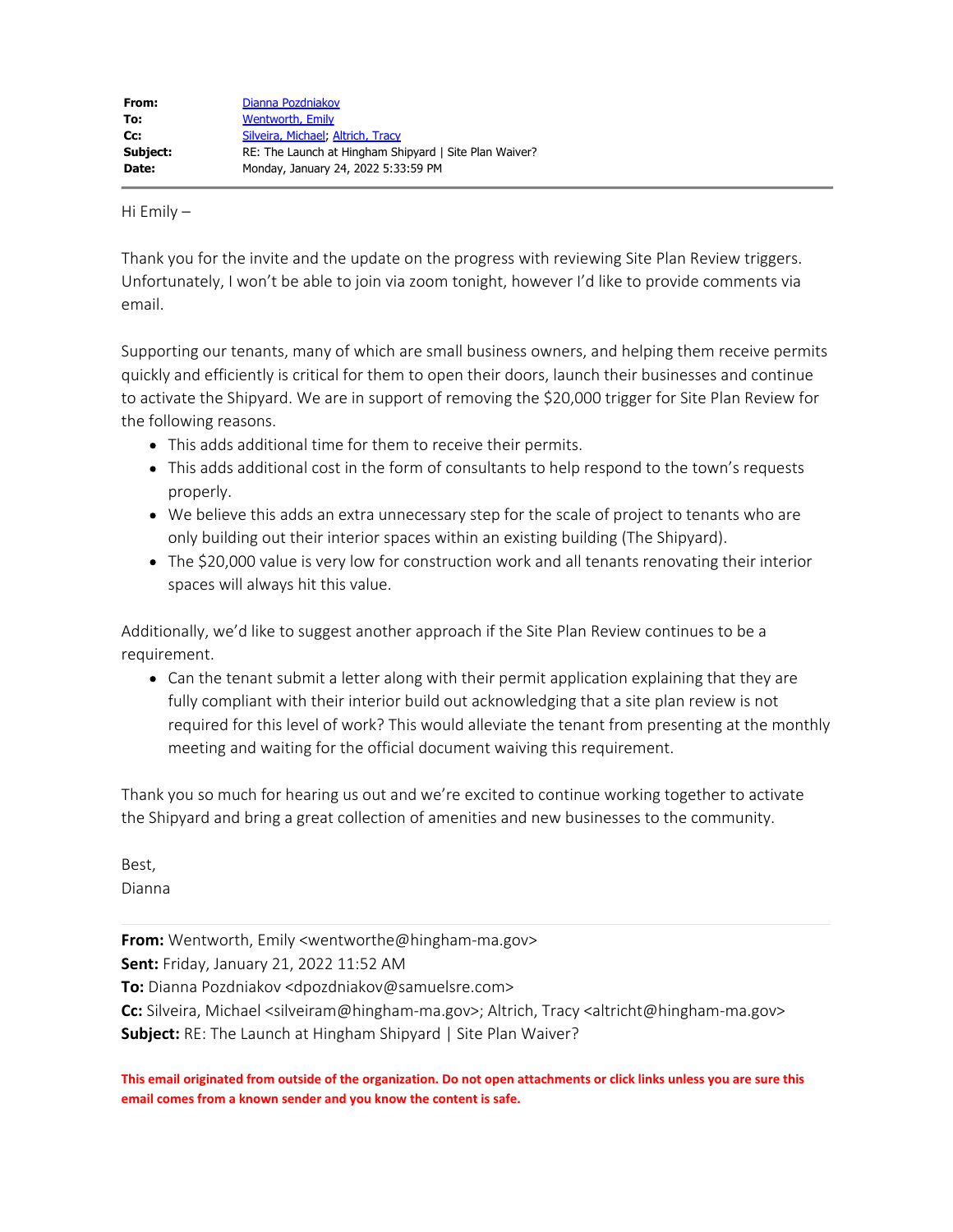Hi Diane,

Thanks for checking in… We received an application for a waiver of Site Plan Review just last night for 18 Shipyard Drive, Unit 1K. I understand from the Building Department that the initial demo application estimated construction costs to be \$20,000. The demo application has since been modified such that costs are estimated to be \$19,000. As a result, I can now approve the permit without processing the Site Plan Review application. We will follow up to let the contractor know.

The Planning Board plans to reopen the hearing on the Site Plan Review zoning amendment on Monday evening. The current draft would remove the \$20,000 trigger for Site Plan Review. If adopted, Site Plan Review would be limited to land disturbance going forward. However, it is unclear at this point whether a majority of the Board supports the proposed change to the SPR triggers. There has been significant discussion of the article among members, but very limited public comment. I am sure the Board would appreciate hearing from Samuels on the matter. You are welcome to provide comments live via zoom on Monday [\(https://www.hingham](https://www.hingham-ma.gov/AgendaCenter/ViewFile/Agenda/_01242022-7155)[ma.gov/AgendaCenter/ViewFile/Agenda/\\_01242022-7155](https://www.hingham-ma.gov/AgendaCenter/ViewFile/Agenda/_01242022-7155)) or in writing.

Best, Emily

**From:** Dianna Pozdniakov [<dpozdniakov@samuelsre.com](mailto:dpozdniakov@samuelsre.com)>

**Sent:** Friday, January 21, 2022 11:26 AM

**To:** Wentworth, Emily [<wentworthe@hingham-ma.gov](mailto:wentworthe@hingham-ma.gov)>; Zoning Board of Appeals [<ZBA@hingham](mailto:ZBA@hingham-ma.gov)[ma.gov](mailto:ZBA@hingham-ma.gov)>

**Subject:** RE: The Launch at Hingham Shipyard | Site Plan Waiver?

Hi Emily –

Wanted to check in with you on the Site Plan Review process and the discussion of it at your annual town meeting.

A new tenant of ours has gone to apply for a Demo permit (scope <\$10K) and they were triggered for a site plan review as part of the process to receive the demo permit.

Best, Dianna

**From:** Wentworth, Emily <**wentworthe@hingham-ma.gov>** 

**Sent:** Tuesday, December 14, 2021 11:00 AM

To: Dianna Pozdniakov [<dpozdniakov@samuelsre.com](mailto:dpozdniakov@samuelsre.com)>; Zoning Board of Appeals <[ZBA@hingham](mailto:ZBA@hingham-ma.gov)[ma.gov](mailto:ZBA@hingham-ma.gov)>

**Subject:** RE: The Launch at Hingham Shipyard | Site Plan Waiver?

**This email originated from outside of the organization. Do not open attachments or click links unless you are sure this email comes from a known sender and you know the content is safe.**